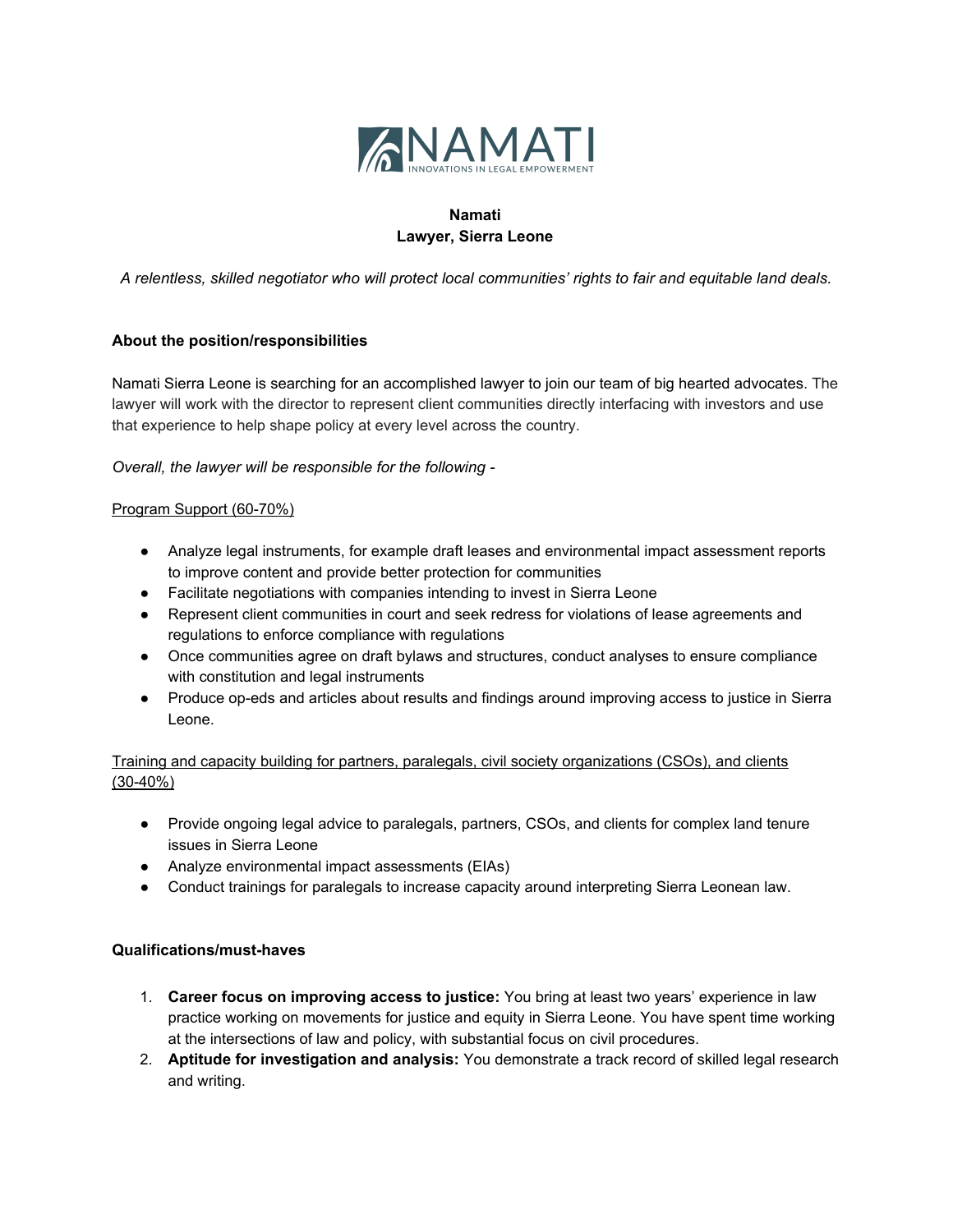- 3. **Exceptional communication skills:** Your verbal and written communications evidence clarity of thought and sharpness of analysis. You are well-seasoned and comfortable with engaging external stakeholders from a variety of backgrounds and cultures.
- 4. **Mission orientation and drive:** It's in your nature to work tirelessly on a problem until you've seen the solution through to your complete satisfaction. You're deeply committed to Namati's mission and driven to make an impact.
- 5. **Growth mindset:** You're always seeking to better yourself and your work, and you will push yourself to the peak of performance to help fulfill our mission. In service of that growth, you welcome and delight in feedback from supervisors, peers, reports, and anyone else.

### **Nice to haves**

**1. Track record of publication:** You are a demonstrated intellectual leader committed to conducting innovative, high-quality studies, and you're motivated to bring these skills to an area in which the existing literature is thin. Your work has appeared in a combination of academic articles and columns in the popular press.

### **About Namati**

### **Namati is dedicated to placing the power of law in the hands of people.**

For billions of people around the world, the law is broken. It's an abstraction -- or worse, a threat -- but not something we can use to exercise our basic rights.

Namati is building a global movement of grassroots advocates who empower people to understand, use, and shape the law. These "barefoot lawyers" form a dynamic, creative frontline that can squeeze justice out of even broken systems.

In the past four years, Namati and our partners have worked with **over 40,000 clients** to take on some of the greatest challenges of our times: protecting community lands, enforcing environmental law, and securing basic rights to healthcare and citizenship.

We **track data on every case** and use that information to **advocate for systemic changes**, like better policies for land governance in Liberia, environmental regulation in India, and healthcare delivery in Mozambique.

And we're joining forces for change. Namati convenes the **Global Legal Empowerment Network** -- over 750 groups from 150 countries learning from one another and bringing justice to communities in every part of the world.

Our work has gained recognition. Namati and the Global Legal Empowerment Network were recognized with the prestigious [Skoll Award in 2016.](https://www.youtube.com/watch?v=L7L7lPGILQ8) Honoring CEO Vivek Maru as a fellow, Ashoka called ours the "best law-for-all model we've seen." We've been published and featured in the Guardian, the New York Times, and Forbes. And we've had some hefty supporters, including an advisory board with leaders like Amartya Sen, Mo Ibrahim, Fazle Abed, and Madeleine Albright.

As we move into our next phase, we're growing our global team of passionate, results-oriented, big-hearted advocates, united by a common mission and a strong culture: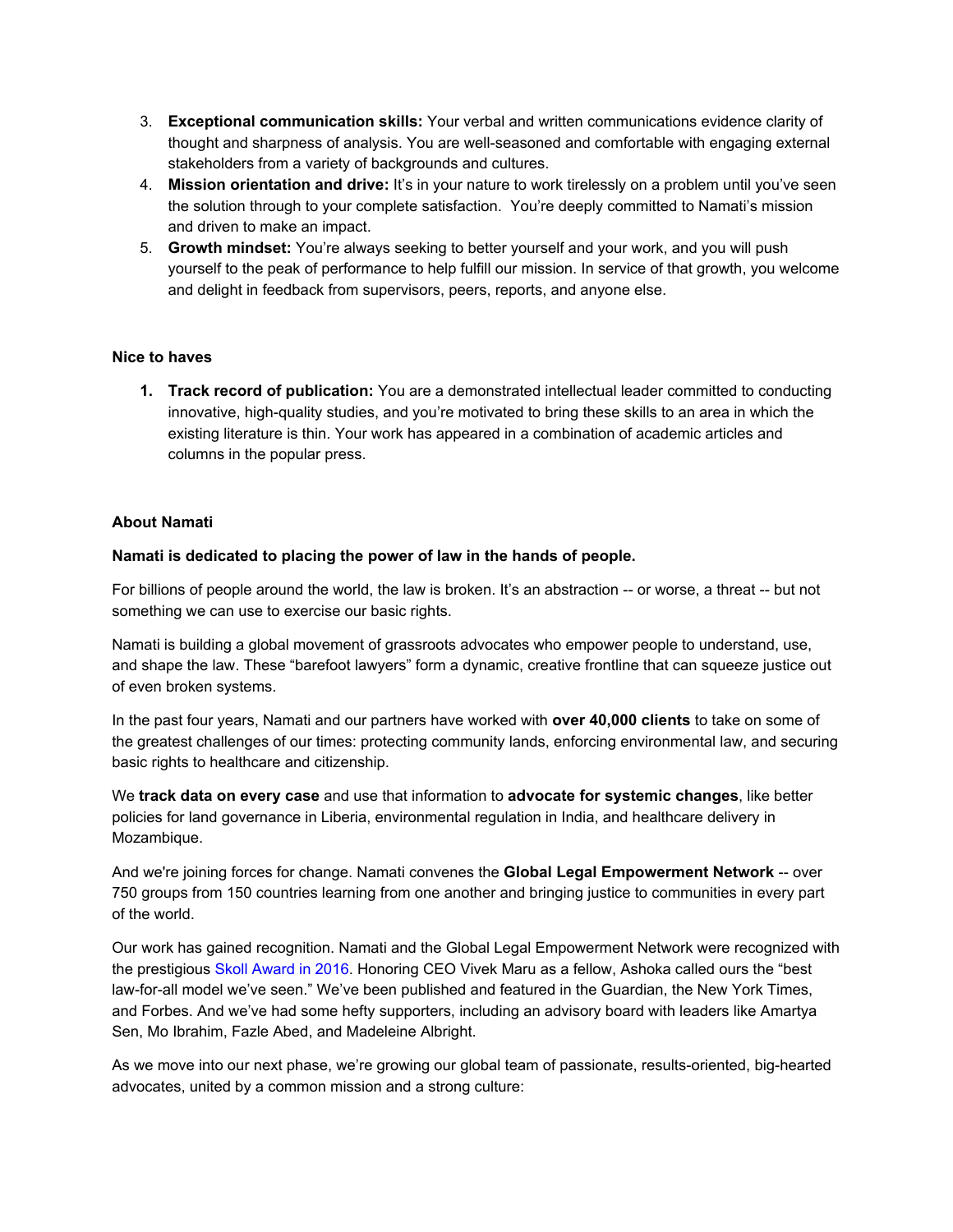- **Ou[r](http://namati.org/about/our-mission/) [mission](http://namati.org/about/our-mission/) is our North Star.** It's why we all wake up every day. We pour our hearts into this work.
- **We're innovators and changemakers**. We are a young, energetic social enterprise and we know that our work is urgent. We believe in being nimble and doing what works.
- **Our work makes real, tangible, measurable progress in people's lives.** We take abstract concepts – rule of law and human rights – and make them concrete, helping people find solutions that improve their lives every day.
- **We walk our talk.** Our movement is about legal empowerment and we bring this spirit of empowerment and collaboration to all our partnerships. We hold humility as a core value: we lead when necessary and follow when necessary.
- **We are a truly global organization.** Our offices are located in Delhi, Freetown, Maputo, Oakland, Washington DC, and Yangon, and our staff come from all corners of the world. We are united by our common mission.
- **We see our people as our most valuable resource.** We bring on individuals of the highest caliber and character and we mentor, train, and support our staff.
- **We hold one another in the highest esteem.** Our work relationships are built on deep abiding respect and love.

For more about what it's like to work at Namati, please see our [Cultural Principles.](https://namati.org/wp-content/uploads/2015/01/cultural-principles.pdf)

We would love to have you on our team. Please join us.

### **About Namati Sierra Leone**

Namati Sierra Leone works with communities to strengthen their ability to protect, enforce, and defend their customary land rights and support equitable and empowered community-investor partnerships. Communities become properly prepared and gain access to legal representation, advice, or assistance during all negotiations with investors and state actors concerning the use of community lands and natural resources. Namati Sierra Leone also supports communities in their efforts to hold corporations accountable for breaches of environmental regulations and the provisions of negotiated agreements. Namati Sierra Leone uses data from these grassroots experiences to advocate for improvements to policies and practices on land and the environment.

#### **Location**

We require the position to be based out of one of our Sierra Leone offices in Freetown, Bo, Makeni, Kenema, and Port Loko. The lawyer will be expected to travel regularly within Sierra Leone.

#### **Compensation**